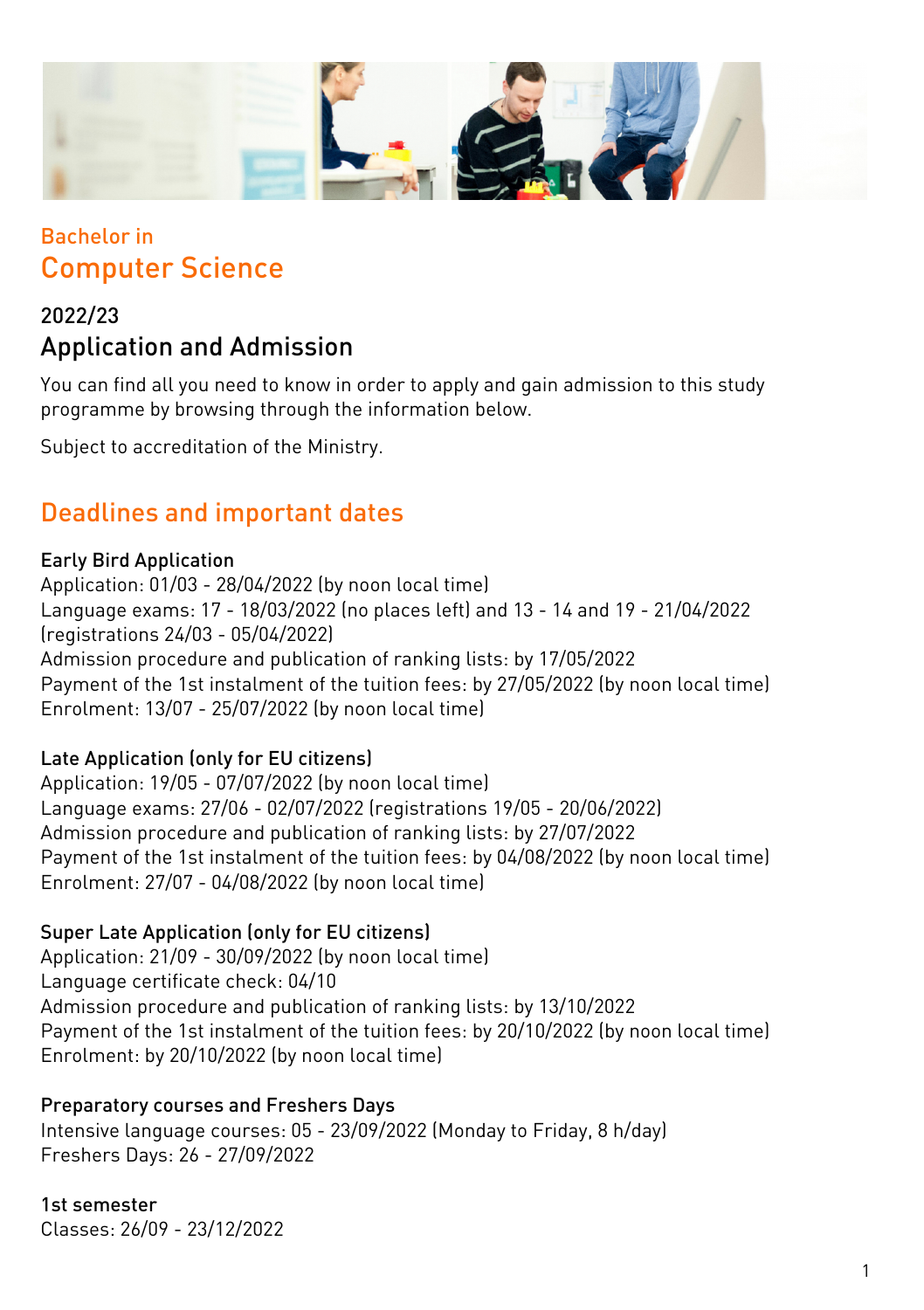Exams (extraordinary session): 15 - 23/12/2022 Holidays: 24/12/2022 - 08/01/2023 Classes: 09/01 - 21/01/2023 Exams: 23/01 - 18/02/2023

2nd semester Classes: 27/02 - 06/04/2023 Holidays: 07/04 - 10/04/2023 Classes: 11/04 - 10/06/2023 Exams (extraordinary session): 17 - 27/05/2023 Exams: 12/06 - 08/07/2023

Autumn session Exams: 28/08 - 30/09/2023

# Available places

EU citizens and citizens given parity of treatment Early Bird Application: 40 Late Application: 10

Non-EU citizens (living abroad) Early Bird Application: 5

The programme will only be offered if a minimum of 30 newly enrolled students is reached.

# Entry requirements

To gain admission to the programme you need one of the following qualifications:

- a secondary school-leaving certificate (Italian system)
- a foreign qualification, recognised as equivalent.

Foreign school leaving certificates are considered equivalent if obtained after 12 years of education. In this case, you furthermore must have attended at least the last two years in the foreign school system (e.g. Irish Leaving Certificate: it is not enough to attend one year and obtain the foreign certificate).

The Italian Ministry of Education, University and Research has set specific admission requirements for holders of certain certificates (e.g. American high school diplomas, British and Greek certificates). For more information: [apply@unibz.it](mailto:apply@unibz.it) (Advisory Service).

#### Requirements

In addition to the required titles, you must possess:

- adequate general competence and disciplinary competence in the mathematical area;
- adequate knowledge of at least two of the teaching languages used in the study programme (see section "Language requirements").

According to national regulations, simultaneous enrolment in a maximum of 2 programmes is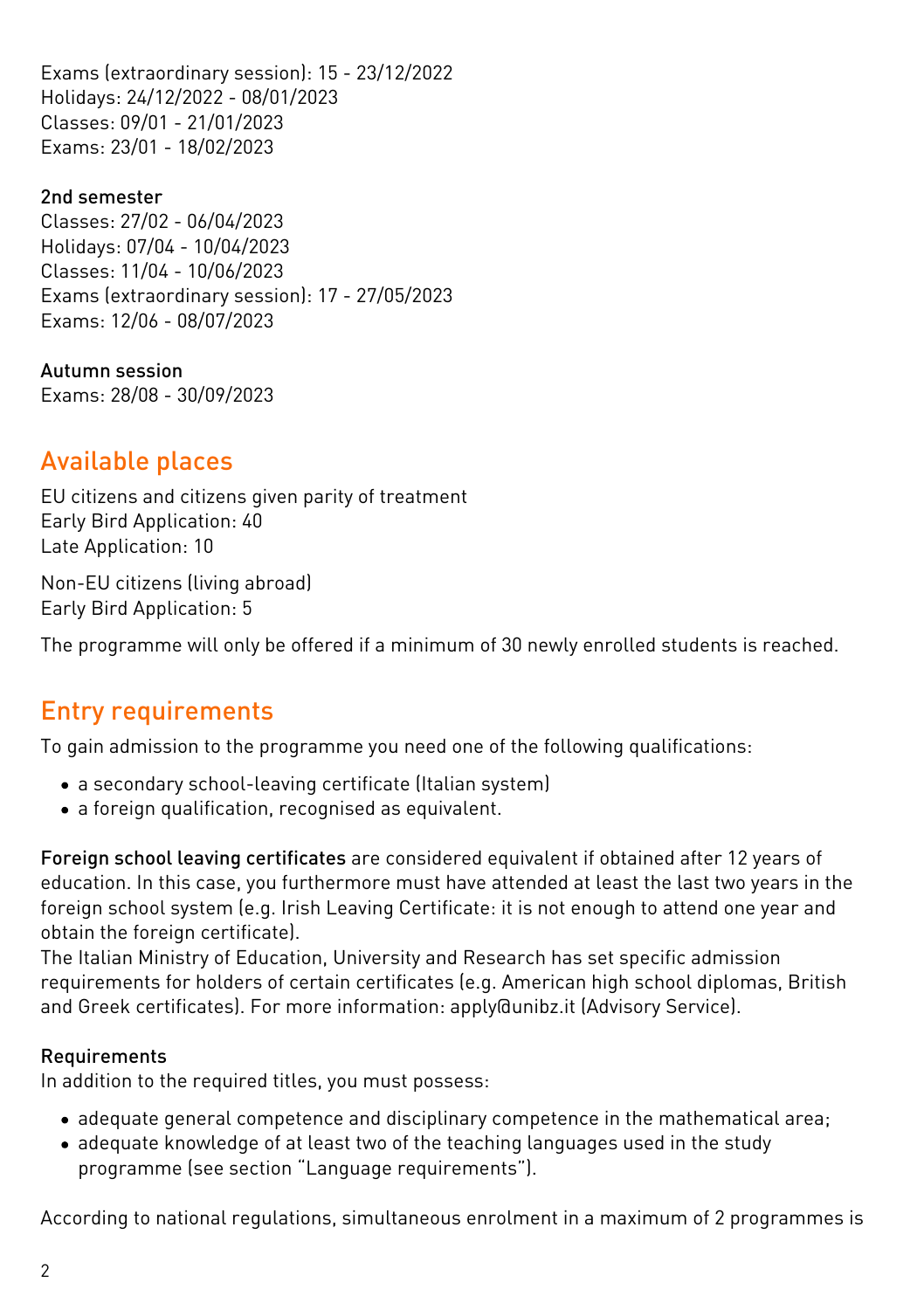possible (however, the two programmes must not belong to the same class, e.g., L-31/L-31).

#### Disciplinary competence and additional learning obligations

The general competencies and disciplinary competencies in the field of mathematics are assessed on the basis of the average grade of the third and penultimate year of secondary school obtained, and on the basis of other documents requested by the commission.

Possible additional learning obligations ("obblighi formativi aggiuntivi" - OFA) in the mathematics area are assigned as part of the admission procedure. See section "Selection procedure".

If you are assigned these obligations, you must attend a catch-up course in mathematics offered by the Faculty before the start of the "Linear Algebra" course and pass the relevant test. If you do not pass the test, you will have to attend an individual study programme defined together with your tutor to fill in the gaps and you will still have to complete the OFA by passing the test or alternatively the "Linear Algebra" exam within the first year of study. If you do not complete the OFA within the first year, you can enrol in the second year of study, but you will not be able to take exams of the second and third years of study.

## Language requirements

The official teaching languages are German, Italian and English. Therefore, the following language requirements apply, otherwise you will be excluded from the admission procedure:

Entry level (to gain admission) 1st language: B2 2nd language: B2 3rd language: no level required

A B1 level in the third language is the minimum requirement for taking curricular examinations in that specific language.

Exit level (to graduate) 1st language: C1 2nd language: C1

3rd language: B2

The levels of the Common European Framework of Reference apply.

Your first language is the language in which you have the highest level of proficiency (B2 or C1). Your third language is instead the language in which you are weaker (or in which you are an absolute beginner).

You can demonstrate your language proficiency (in the section "upload language certificates" and/or "enrol for language exams") after you have created an application in the section "create/manage applications". The certification is mandatory for the first and second language, for the third language it is recommended (from B1 onwards).

- In case your final certificate has been awarded by an Italian public institution, you need to submit a self-declaration.
- In case your final certificate has been awarded by a foreign public institution, you need to upload diploma scanned copy of the original.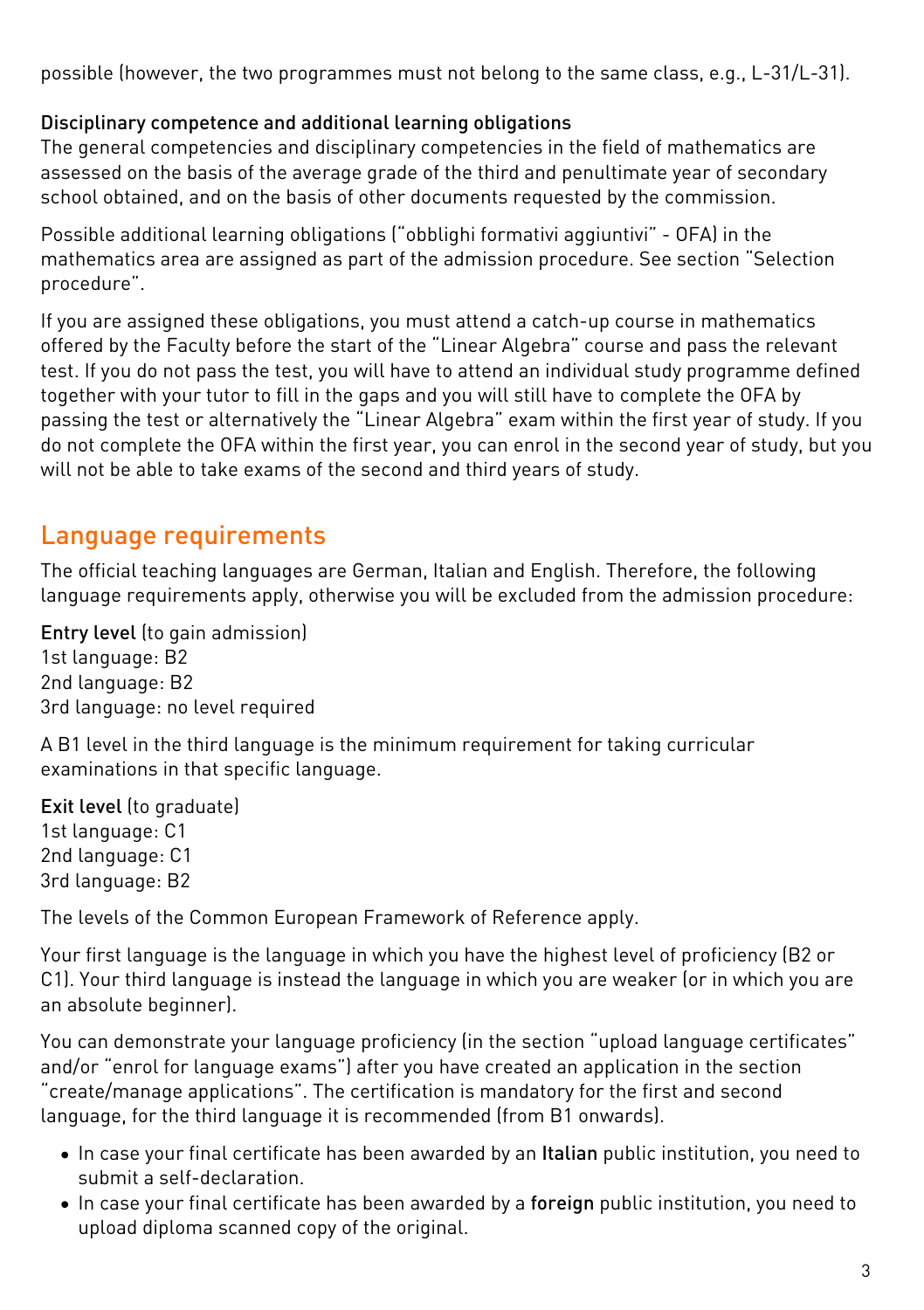### You can demonstrate language proficiency through:

- 1. the main teaching language in your final high school year if German, Italian or English (recognised as C1) (Ladin upper secondary schools: recognised as B2 in German and Italian).
- 2. a bachelor or master degree in Italian, German or English (recognised as C1). unibz graduates must upload the language certificates obtained and/or declare that they have passed language exams at the unibz Language Centre (B2, B2+ or C1)
- 3. a recognised language certificate (see the list of [recognised certificates\)](https://www.unibz.it/it/services/language-centre/study-in-three-languages/) If you cannot upload the certificates, you can send them by e-mail as PDF files or deliver them in person to the Language Centre by the application deadline (see "Deadlines" section).
- 4. language exams organised by the unibz Language Centre. You can register for these exams online through the application portal (in the section "enrol for language exams") after you have filled out your application in the section "create/manage applications". The registration periods are indicated in the "Deadlines" section. If you start your application outside a language exams registration period, you must return to the portal during one of the periods indicated above in order to register for an exam.

Information regarding the structure of the language proficiency exams, their duration, their administration, and typical processing time for the publication of the results can be found on the following webpage: <https://www.unibz.it/en/services/language-centre/language-exams/>.

### Secondary schools in a foreign country/Bi- or multilingual schools

If the foreign language proficiency levels (for German, Italian, or English) are explicitly indicated on the diploma of graduation according to the Common European Framework of Reference (i.e., B1, B2 or C1), and if all four language abilities (reading, listening, speaking, writing) have been assessed, then the indicated levels will be accepted as a proof of proficiency for the second and/or third language.

Please upload your school leaving certificate to the application portal in the section "upload language certificates" under the respective language. The Language Centre will decide on its recognition.

### Third language/Intensive language courses in September

If you have already acquired a language certificate in the third teaching language, please upload it to the portal. If you are not able to certify your language competence in the third language and you are admitted to unibz, you will have to take a placement test. You will receive further information about the test by e-mail. Based on the result of the placement test, you will be assigned to a certain learning path so that you will be able to reach level B2 as soon as possible.

If you are an absolute beginner in the third language, or if you have a level below B2, you may attend a three-week intensive language course during the pre-semester session in September in order to start the learning path.

The dates of the extensive courses are indicated in the "Deadlines" section. Beginner courses (A1) will be offered exclusively during the pre-semester intensive course session in September will no longer be offered during the academic year. Therefore, absolute beginners should start their learning path for the third language by attending the intensive courses in September.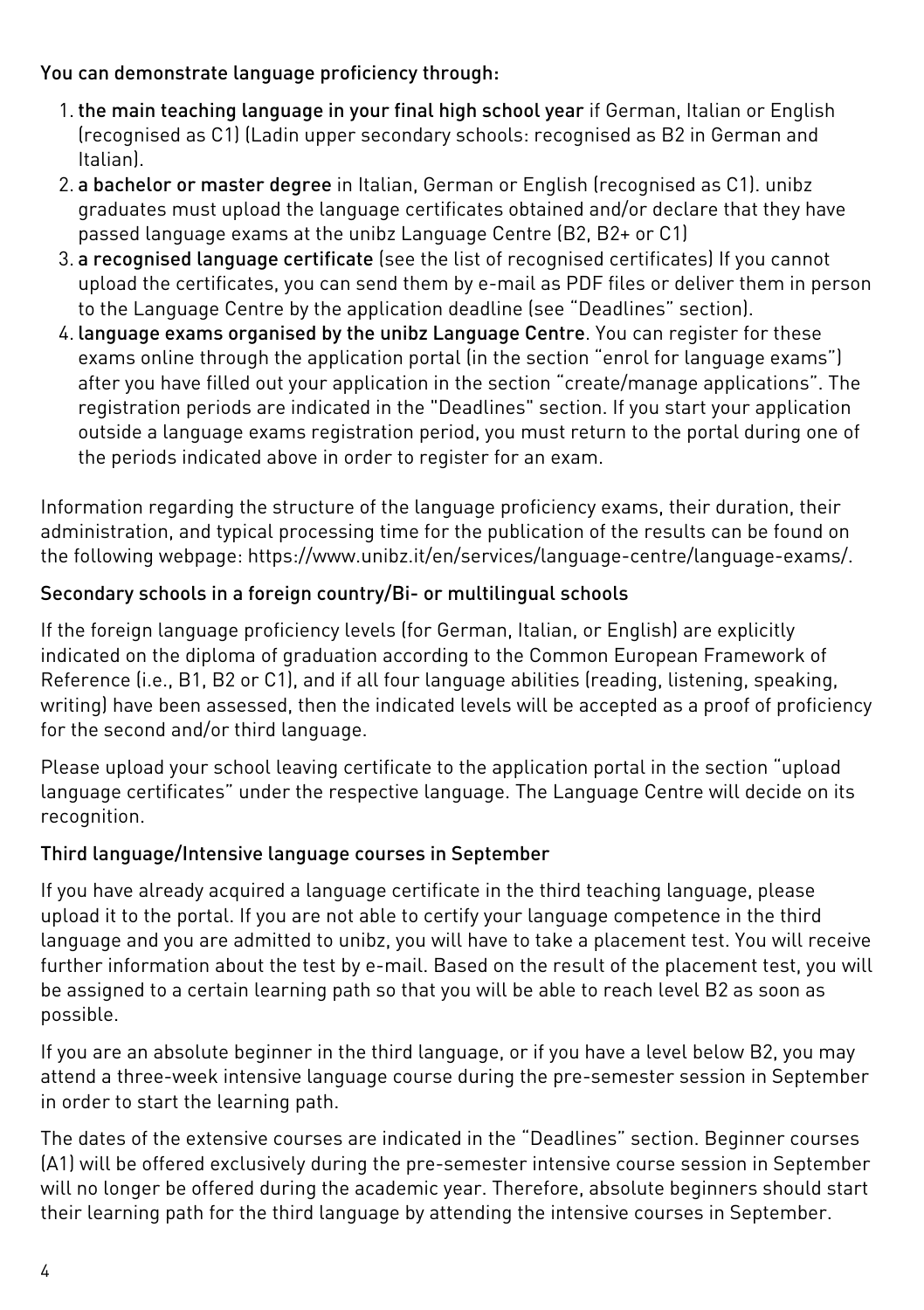There will be extensive courses (4 hours per week) during the semesters and intensive courses (8 hours per week) during the time between semesters.

The language courses offered by the Language Centre are free of charge and aim to help the students reach the following target levels in the third language:

- B1 level by the end of the 1st year;
- B2 level by the end of the 2nd year.

## Online application

Your application must be submitted online through the [Application Portal](https://aws.unibz.it/exup/). The deadlines are indicated in the "Deadlines" section.

- You need to create an account and upload a valid ID card or passport (front/back). Please note: if your document is invalid, incomplete or unreadable, you will be excluded from the admission procedure;
- Fill in the online form and upload the attachments listed under "Admission procedure";
- If you gained your qualification abroad, you must also upload the diploma of your qualification: if you are not yet in possession of the diploma, you'll need to upload it upon enrolment;
- Complete and submit the online application by the deadline. Once the application has been sent, it cannot be modified. Filled-in forms which have not been sent correctly will not be taken into consideration.

Please note: Mendacious declarations will be criminally prosecuted and will result in the automatic exclusion from the ranking list.

### EU-Citizens and equivalent

You might apply for more than one study programme. If you are excluded in the first session, you might apply again in the second one.

### Considered as equivalent are:

- 1. Citizens from Norway, Iceland, Liechtenstein, Switzerland, San Marino and the Vatican City State:
- 2. Non-EU citizens with a valid permit to stay in Italy (see article 39, paragraph 5 of decree no. 286 of 25.07.1998: "permesso di soggiorno" (residence permit) for work, family reasons, political or humanitarian asylum, religious reasons). In this case, you apply directly to the University as described above and must submit a copy of your valid permit to stay. A permit to stay for study reasons or a visa for tourism is not sufficient. If the permit has expired, you must attach a renewal request.

Please note that if you do not upload the permit in the application portal, you will be automatically considered a non-EU citizen living abroad and therefore subject to the admission procedure through the Italian authorities in your country of origin.

### Non-EU-Citizens (living outside of Italy)

Only one application period is offered. After the deadline it is not possible to apply anymore. Application fee: € 30. The fee is a administration fee and is non-refundable.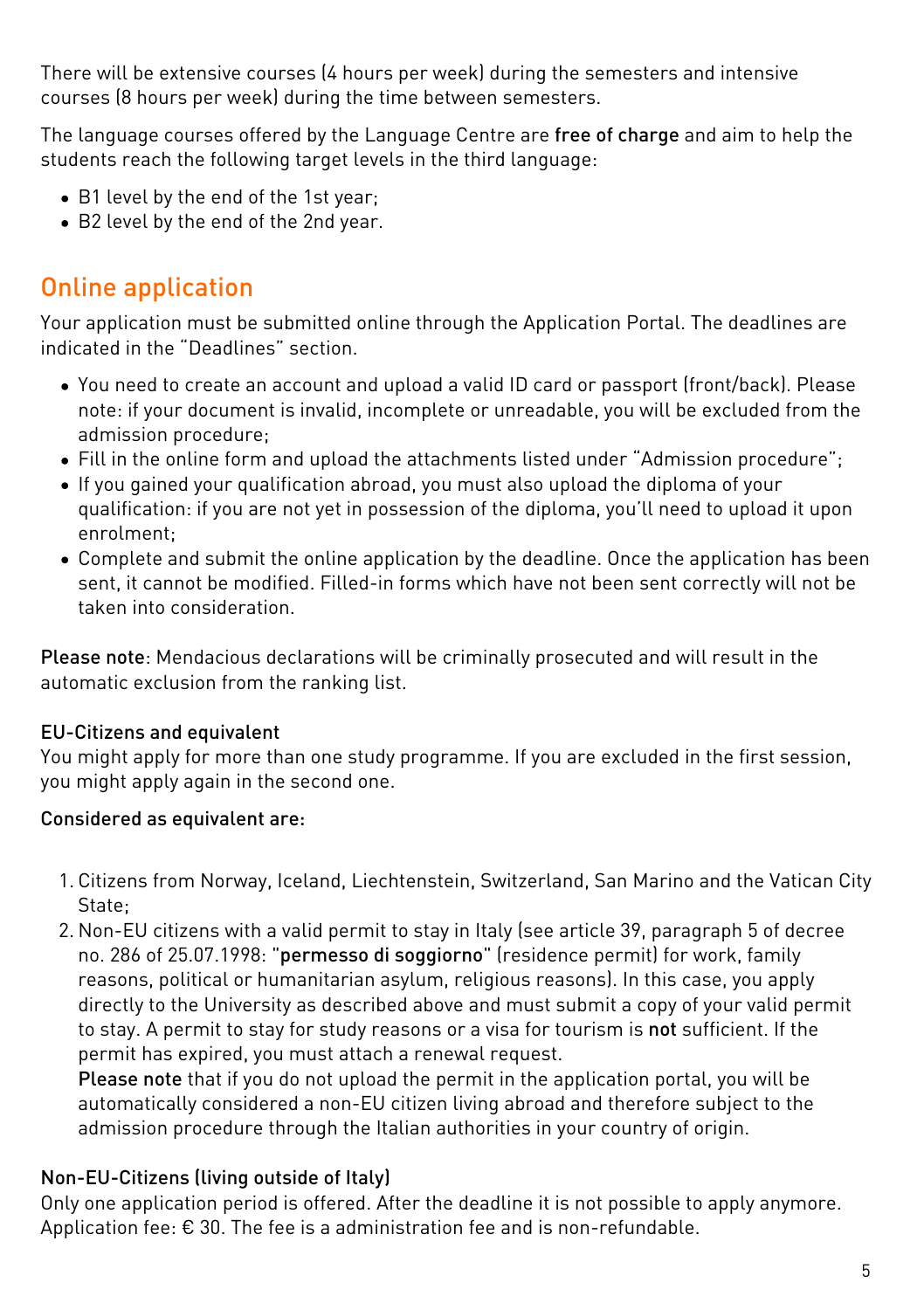Once the ranking list has been published, if you have gained admission, secure it by paying the first instalment and then start your visa application on the [Universitaly portal.](https://www.universitaly.it/index.php/) The application on Universitaly is mandatory, otherwise you will not be allowed to enrol. On Universitaly you can apply for one study programme only.

At the beginning of September, you must also sit a separate Italian language test before you can enrol.

## Admission procedure

The admission procedure is based on the following criteria.

The commission gives:

- up to 5 points for the evaluation of average of all grades;
- up to 5 points for the valuation of the average of grades in mathematic subjects;
- up to 1 point overall for proven extra-curricular experiences in scientific/IT areas.

In case of equality of points the preference will be given to the younger applicant.

Students who obtain 3 points or less for the evaluation of the average of mathematics are assigned the additional learning obligations ("obblighi formativi aggiuntivi" - OFA) described in the section "Disciplinary competence and additional learning obligations".

### In the application portal, you shall:

- insert, using self-declaration, your grades for the subjects of your third-last and penultimate school year. In the event of self-declared years were concluded abroad\*, a copy of the relevant school report cards must be uploaded in the portal;
- upload the provided form for self-declaration up to a maximum of 2 certified extracurricular experiences in science/IT field, if you have some (e.g. participation in robotics competitions, mathematics Olympiads, computer competitions, online courses with certificate). For each experience, a contact person must be indicated for verification;
- upload the official translation of your school report cards into Italian, German or English if needed;
- upload optionally language certificates under the corresponding menu point.

Please note: mendacious declarations will be sanctioned by criminal law and will result in your automatic exclusion.

(\*) If you have attended a school whose system differs substantially from the Italian system and you do not have the reports with the final grades of the third-last and/or penultimate year of study of your secondary school, the Admission Committee reserves the right to evaluate the possible final reports of the secondary school that refer to years different from the penultimate or third-last.

### Ranking lists

The Admission Committee will only evaluate the documents uploaded in the portal by the application deadline. The ranking lists will be published [here](https://www.unibz.it/en/applicants/ranking-lists/?stage=Stage) and are only valid for the respective academic year.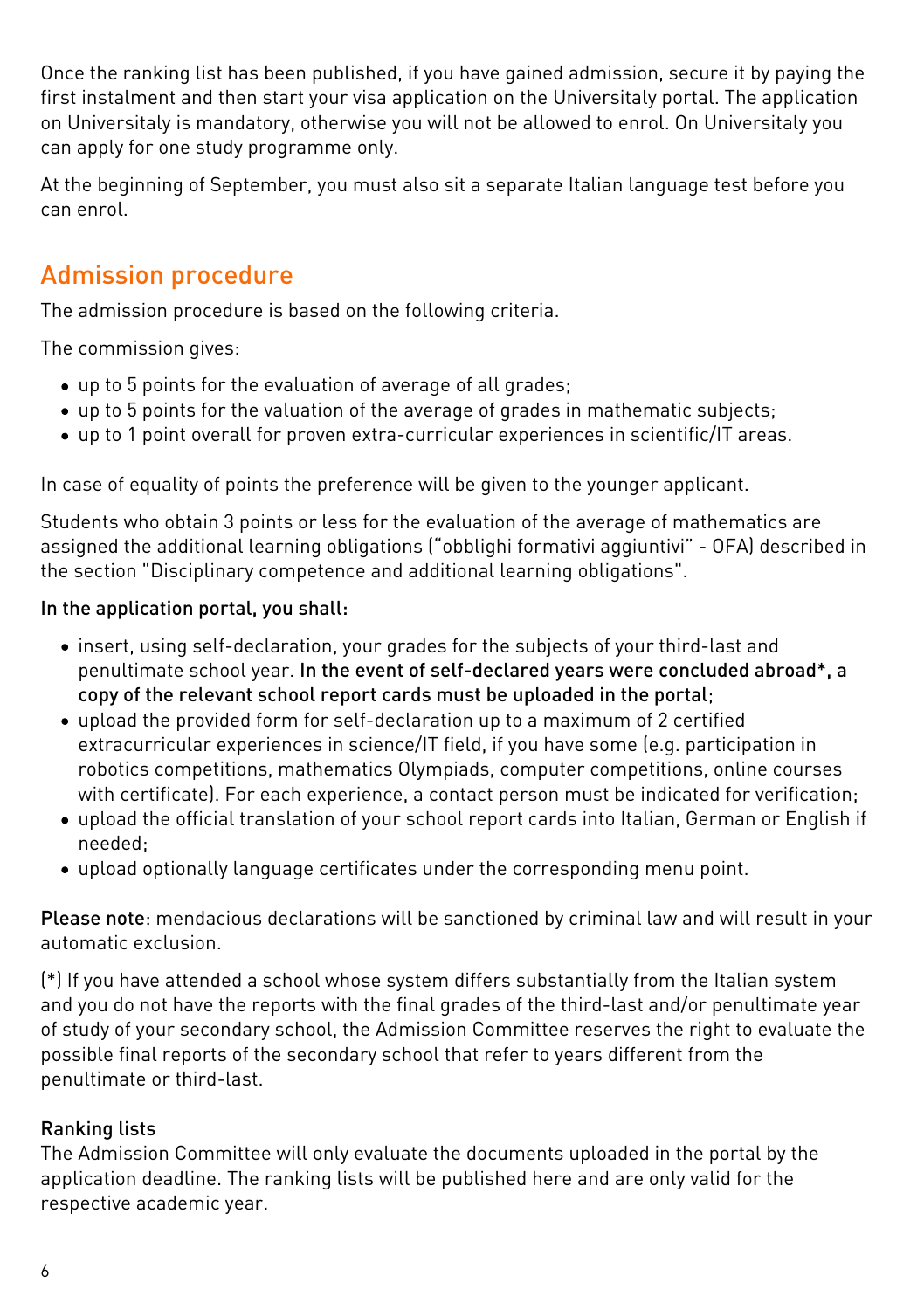## Secure your admission and enrolment

If you have been admitted to more than one study programme, you can secure your admission for a maximum of 2 programmes by paying the designated rate twice. By confirming your place, you renounce admission to the other programmes.

#### 1. Choose the study programme and pay the fees (to secure your admission) in the application portal.

The deadlines are indicated in the "Deadlines" section.

If you do not meet this deadline, you will automatically be excluded and the next applicant in the ranking list will be admitted.

For EU citizens and citizens given parity of treatment only: any remaining places of the early bird application, will be offered in the late application.

Please note that you do not gain full student status by only paying the tuition fees. This status will only be acquired upon enrolment. If you have secured your admission, there will be no refund of the tuition fees unless you do not pass your secondary school final exam or, in the event of non-EU applicants living abroad, you do not receive the documents necessary for enrolment from the Italian authorities in your country.

### 2. Enrol online in the application portal.

The deadlines are indicated in the "Deadlines" section.

Enrolment is recommended as early as possible, so you have the possibility to upload incomplete documents before the deadline.

If you do not meet the enrolment deadline, you will be excluded and the next applicant in the ranking list will be admitted.

If you have gained your secondary school qualification abroad, you must certify that at the universities in the country where you gained your qualification, you can access to a study programme similar to that chosen at unibz. Therefore you must upload (if not uploaded upon application):

- secondary school diploma
- official translation of the secondary school diploma into Italian (translation is not necessary if it has been issued in German or English)
- [Statement of comparability](https://www.cimea.it/EN/pagina-attestati-di-comparabilita-e-verifica-dei-titoli) of your secondary school diploma, issued by the Italian Information Centre on Academic Mobility and Equivalence (CIMEA), or Declaration of equivalent Value of your secondary school diploma, issued by the Italian consulate or embassy abroad, as an alternative to the Statement of comparability

The Statement of comparability or the Declaration of equivalent value are not necessary for qualifications gained in Austria or Germany, but unibz reserves the right to request them it in case of doubt.

Please note that if you do not possess a valid admission qualification, you could be excluded with Rector's decree even after enrolment.

If you are a non-EU citizen living abroad: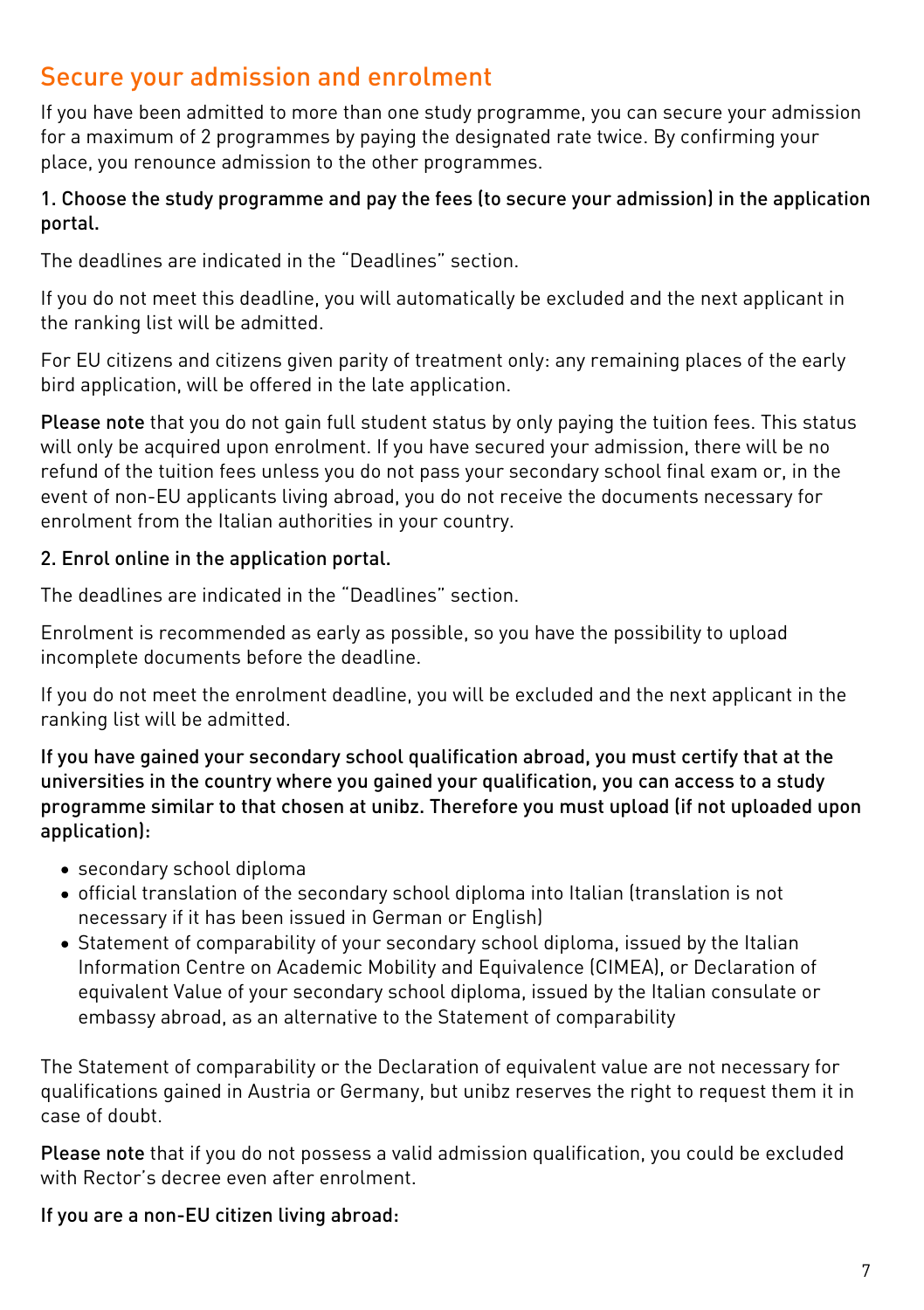Once you are eligible for admission (check the ranking lists) and have also applied on [Universitaly,](https://www.universitaly.it/index.php/) the Italian Authorities in your own country will issue you the entry visa for studies/university. This will allow you to arrive in Italy to sit the Italian-language test (for bachelor programmes) and to enrol for the study programme that you have applied for.

The Italian-language test, which all students applying for bachelor programmes must sit, usually takes place at the beginning of September in Bozen-Bolzano. Students might also sit the oral exam online.

According to Italian law, within 8 working days of your arrival in Italy, you must have applied for the residence permit: as soon as you arrive, get in touch with the Advisory Service and you will be given the necessary information for starting the procedure.

Once you will obtain your residence permit (permesso di soggiorno), you have to hand it in at the Student Secretariat personally or via e-mail.

Students intending to transfer from another Italian University to unibz have to submit to the Student Secretariat - at the beginning of the academic year - a copy of the transfer application presented at the university of provenance.

# Tuition fees

#### Fees amount to € 1351.50

- 1st instalment ( $\epsilon$  751.50)\*: includes the provincial tax for the right to study of  $\epsilon$  151.50 and a revenue stamp of € 16.
- 2nd instalment (€ 600): must be paid by 31 March 2023.

Delayed payment of the second instalment will result in a fine being levied. If you have not paid the tuition fees, you will be unable to take exams and will not be able to transfer to other universities or other study programmes.

If you drop out of a programme, interrupt your studies or are excluded from studies, you are not entitled to reimbursement of the fees.

Exemption from the tuition fees (and the provincial tax) is granted to:

- Students with a disability recognized under article 3, paragraph 1, of Law No 104/1992, or with a disability up to or exceeding 66%: the disability certificate, issued by the health authorities, must be handed in at the beginning of the academic year.
- Foreign students who have been granted a scholarship from the Italian government.

Students who benefit from a scholarship granted by the Autonomous Province of Bozen-Bolzano are entitled to receive a refund of the tuition fees.

## Recognition of credit points from previous studies

Credit points from previous university studies can only be recognised after enrolment if the exams taken at the university of provenance are equivalent in content to those offered at unibz. You can fill out the application after enrolment.